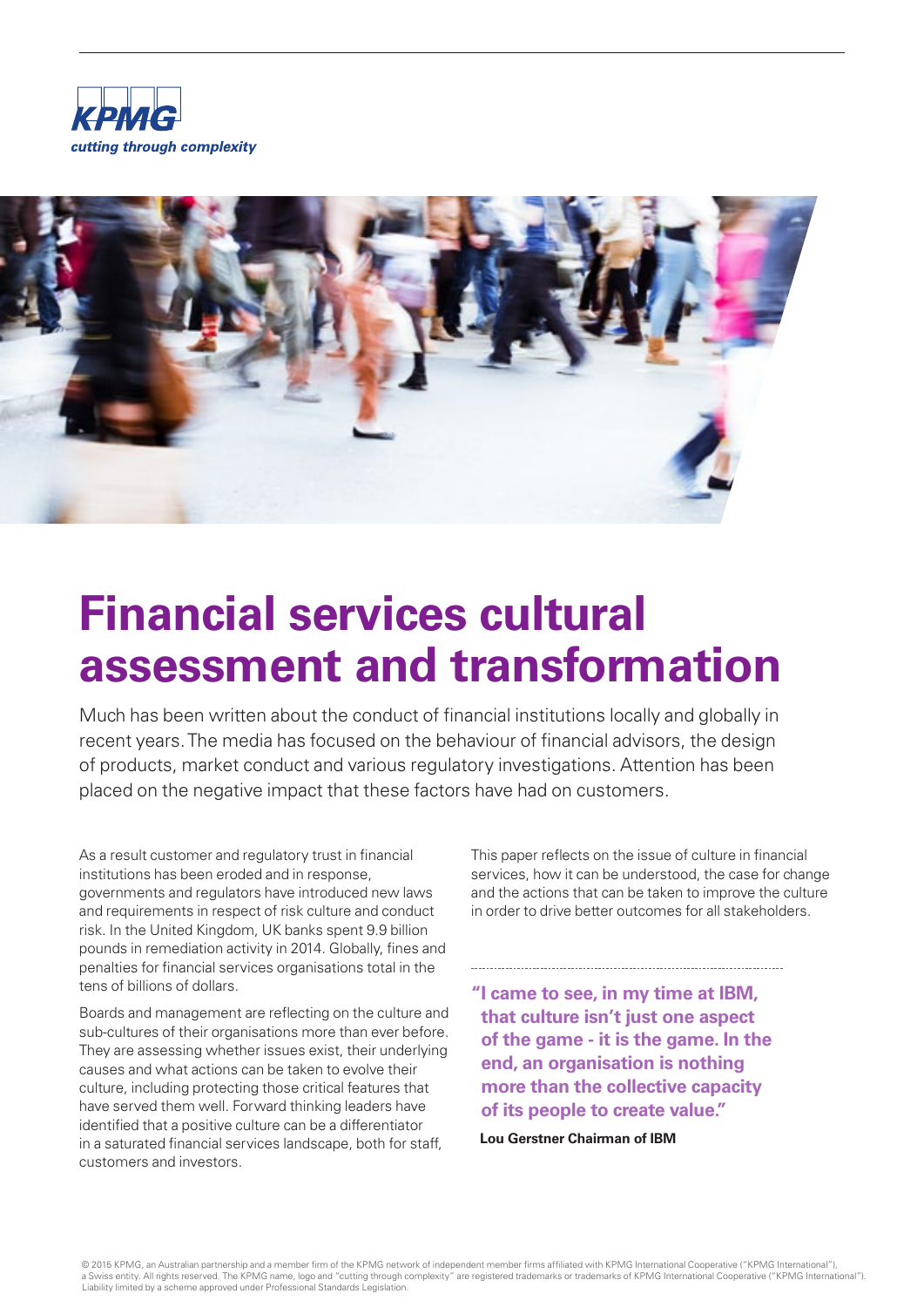## **Culture, risk culture or conduct risk**

Quite often financial services institutions refer to culture, risk culture and conduct risk interchangeably. It is helpful to have a clearer definition and articulation of the inter-relationships.

Risk culture addresses the articulation, communication, measurement and management of risks within an organisation. Conduct risk seeks to identify and address risks in core product design and sales practices and behaviours that have an impact on customer outcomes. Culture is often described as 'the way things are done around here'. It is a complex product of a broad range of drivers and includes people, performance, individual beliefs and leadership. There is significant focus by regulators, boards and management on risk culture and conduct risk.

KPMG considers that a financial institution is best served by focusing on the broader topic of culture to effect lasting change. A broader cultural program, while addressing the specific issues of conduct and risk management, will also focus on the key issues of leadership, individual beliefs and other organisational mechanisms, such as the people value chain. This broader, more holistic approach, ensures a greater chance of successful transformation.



© 2015 KPMG, an Australian partnership and a member firm of the KPMG network of independent member firms affiliated with KPMG International Cooperative ("KPMG International"), a Swiss entity. All rights reserved. The KPMG name, logo and "cutting through complexity" are registered trademarks or trademarks of KPMG International Cooperative ("KPMG International"). Liability limited by a scheme approved under Professional Standards Legislation.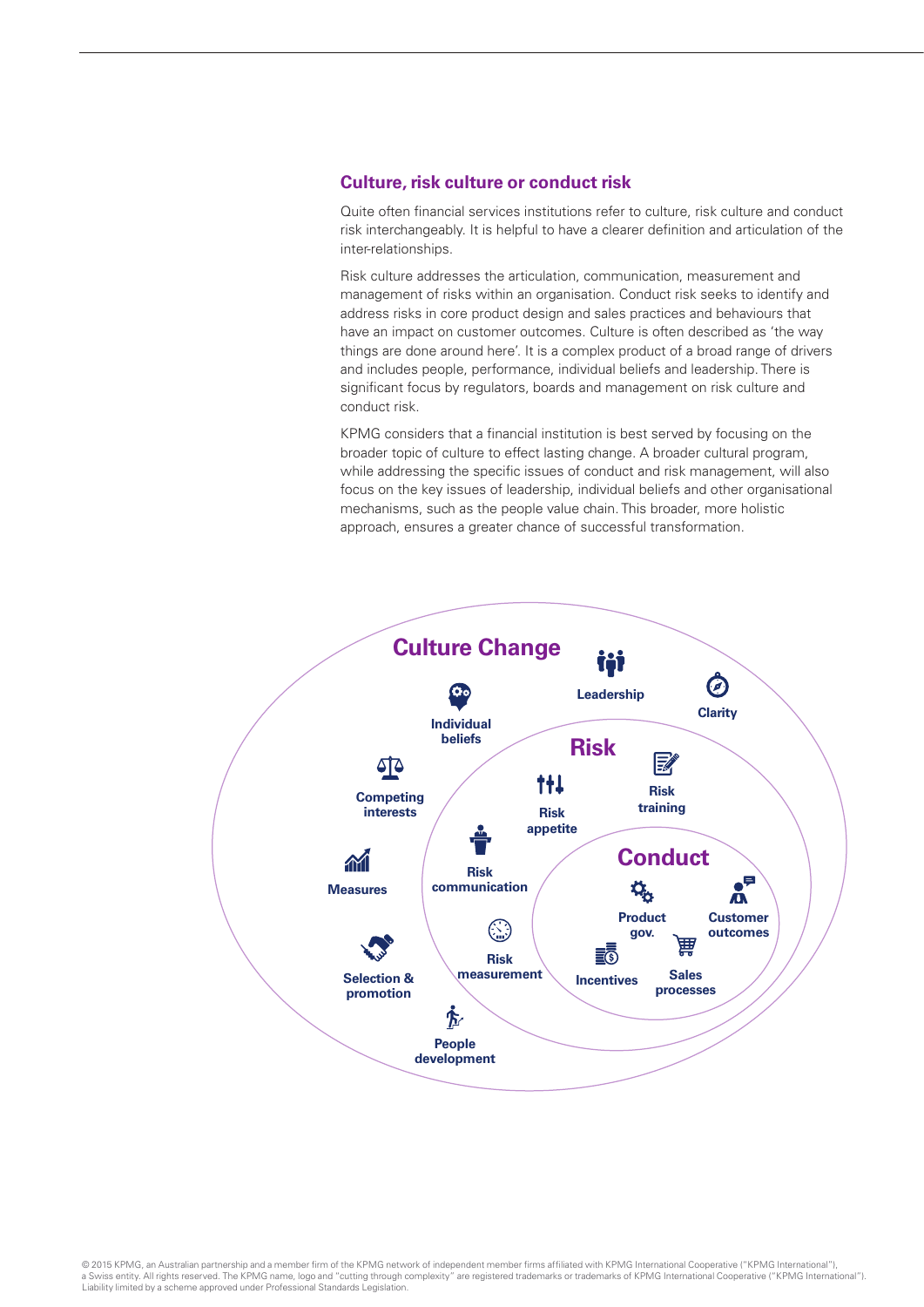## **The cultural challenge in Financial Services**

Financial institutions serve a number of important stakeholders, including, customers, society (including via regulators), shareholders, employees and the company itself. Each of these stakeholders have different and competing needs.

Organisations, and individuals within organisations face decisions on a daily basis which affect these competing interests and potentially favour one stakeholder group over another. Unfortunately, rather than being carefully considered, these decisions are often unconscious or based on 'the way we have always operated'.



A recent global KPMG study<sup>1</sup> confirmed our observation that a number of financial institutions have become more focused on increasing shareholder value and rewarding their employees (through incentives) and less focused on value to customers and impact on society. This is understandable given the 'war for talent' and the powerful force investors exert on management (as evidenced by the time invested in investor presentations and roadshows).

This drift towards shareholders and employees has occurred over time and has manifested itself in a number of areas, including:

- sales incentives that can encourage employees to focus on targets and product campaigns
- organisational structures that drive a focus on product manufacturing and distribution over customer centricity
- portfolio view of the customer with a focus on cross selling that encourages product development and sales of products that may not offer customer value
- complex products and opaque pricing that benefit the shareholder over simple and transparent products that benefit the customer
- minimal and legalistic regulatory implementation over principles and values driven compliance.



*1. 'Cultural (r)evolution', KPMG & British Bankers' Association, July 2015.*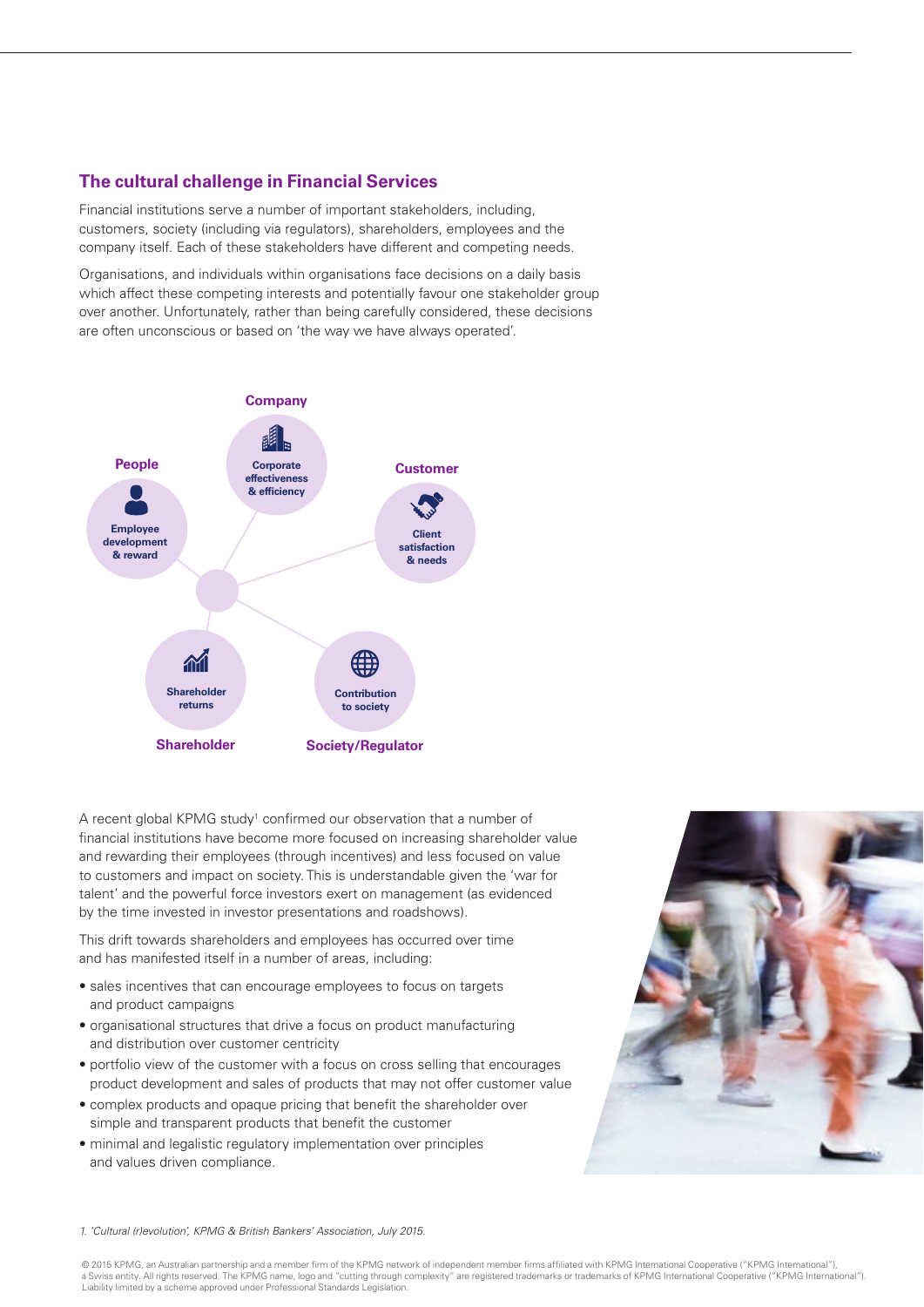## **"I don't know who discovered water, but I'm pretty sure it wasn't a fish."**

#### **Marshall McLuhan**

There is no question that the vast majority of executives in the industry genuinely want to act in the best interests of clients, create brand advocates and achieve a positive impact on society. The pull towards shareholders and employees has arisen over time and as a consequence is very difficult to see from inside a financial institution. Financial Services institutions are attempting to become more balanced to address these issues with greater focus on clients and the community.

## **The case for change**

An opportunity exists to redefine the culture of financial institutions, make them more balanced and achieve the following objectives:

- **Reduce regulatory cost** in the UK financial institutions have spent 38.7 billion pounds in fines, remediation costs and management costs. In Australia, regulatory change programs and investigations have been very costly and more importantly consume valuable executive and board member time.
- **Stem further political intervention into financial markets** with trust in financial institutions low, interventions have been legislated in key areas such as capital (Basel 3), customer engagement (FoFA) and key business activities such as derivative trading (Dodd Frank OTC reforms) and payments (New Payments Platform).
- **Provide positive response to disruption**  including digital disruption. New participants with a sharp focus on customer engagement are targeting the profit pools of financial institutions. A rebalanced organisation towards customer and communities is better placed to respond to this disruption.
- **Respond to new competitive threats**  a similar response is required to address to the competitive threat of new entrants in the market, such as technology players, retailers and other organisations which are exploring a broader financial services offering.

In addition, we consider that better productivity and people engagement can be achieved through a greater focus on customers and communities. Connecting the organisation with the people and communities it serves helps bring meaning and purpose to daily work.

In any change of this significance, great care will be required to manage the downside risks and ensure that desired end state is valued by all stakeholders, including shareholders.

A more balanced view across all stakeholder needs should result in higher customer satisfaction, improved retention, market share growth and highly motivated employees. As a result the organisation will deliver superior shareholder returns.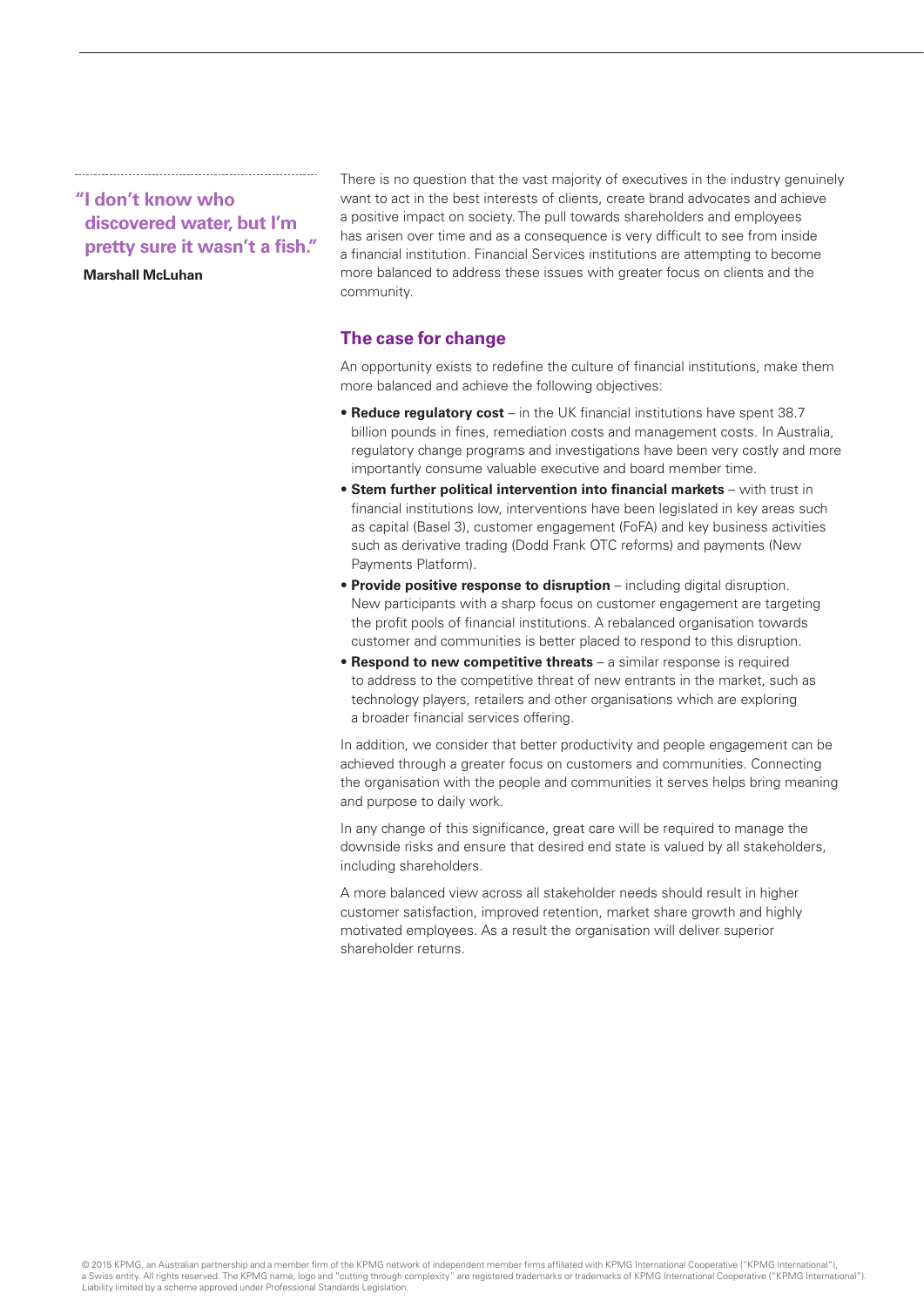## **Cultural diagnostic**

The first step in any cultural journey is a cultural diagnostic of an institution or business unit. Edgar Schein's model of corporate culture identified three layers of culture:<sup>2</sup>

- **First layer**: The things you can see in any organisation, the mechanisms, policies, procedures, structures, compensation plans, reporting and products.
- **Second layer**: Norms (what we do) and values (what we should do). They are the way that people within the organisation behave.
- **Third layer**: Basic assumptions are the rules that are taken for granted. They are often so ingrained in business that they are hard for an insider to see. For example 'growth in the business is critical', or 'what matters are hard numbers''.

Our approach to understanding culture recognises the importance of each of these layers and seeks to understand how they operate today to identify both existing strengths and areas for improvement.

#### **KPMG's approach to diagnostics includes:**

- **Attitudes and beliefs**: People interviews, surveys, workshops to understand norms and basic assumptions present in the financial institution conducted by sector professionals combined with organisational physiologists.
- **Processes and outcomes**: Reviews that consider key value chains in the business such as strategy, product development and sales, human resources, risk, investment and performance to identify the 'moments of truth' where key decisions are made and communicated. These moments of truth dictate which stakeholders interests are favoured and drive outcomes that reinforce or work against the desired culture.

This cultural diagnostic provides a clear reflection of the current culture of an organisation for management and the board to begin to consider how to shape the future culture. The diagnostic also identifies key mechanisms and norms that can be used to drive cultural change.

Many programs stop at the first layer without considering the norms and basic assumptions. This is ultimately why many change programs fail. Similarly, it is often necessary that a review is performed by an independent party because basic assumptions are very difficult to see if you 'live' in the environment.

*2. Schein, E.H. (1985). Organizational Culture and Leadership. San Francisco: Jossey-Bass.*



a Swiss entity. All rights reserved. The KPMG name is the KPMG Complexity and the KPMG International Cooperational Cooperational Cooperational Cooperational Cooperational Cooperational Cooperational Cooperational Cooperati Liability limited by a scheme approve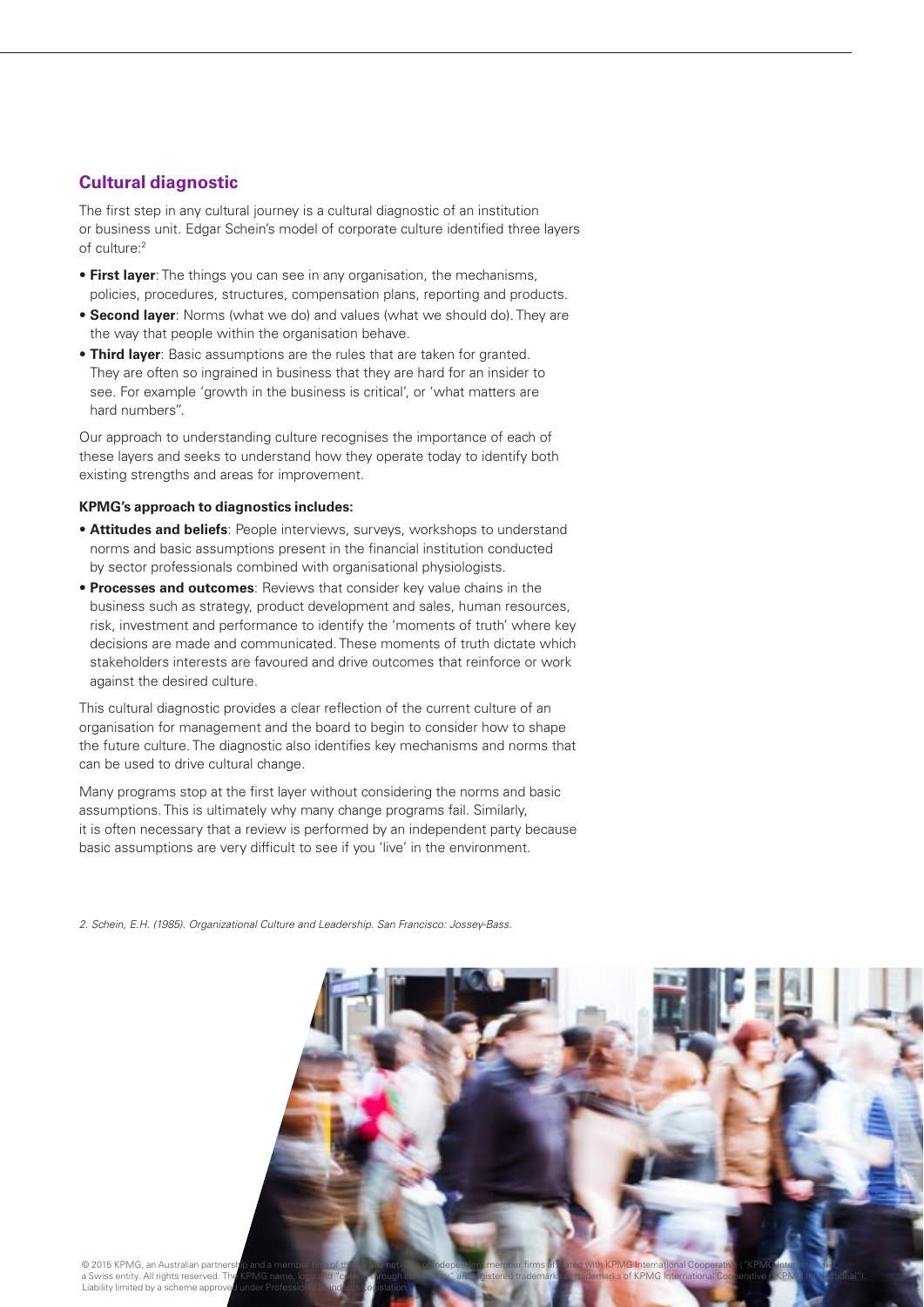## **Achieving balance**

Once a cultural diagnostic identifies the current strengths and challenges within an organisation, the more difficult issue of making cultural change arises. KPMG takes a systematic view to cultural change. Our proposition is that achieving improved balance within a financial institution requires the reconciliation of competing interests that occur in conducting critical business activities.3

Financial institutions' business models create dilemmas that they have to consciously or unconsciously resolve, for example:

| <b>Incentives</b>                                                            |           |                                                                                              |
|------------------------------------------------------------------------------|-----------|----------------------------------------------------------------------------------------------|
| Incentives to motivate<br>individual sales staff                             | VS        | Incentives designed to provide<br>the most suitable products/<br>enhance customer well-being |
| <b>Simplicity and complexity</b>                                             |           |                                                                                              |
| Propositions that<br>address bundles of<br>related financial needs           | <b>VS</b> | Simple/transparent<br>products that address<br>basic customer needs                          |
| <b>Pricing</b>                                                               |           |                                                                                              |
| Providing customers<br>with value for money                                  | VS        | Maximising revenue<br>and margins                                                            |
| <b>Lazy money</b>                                                            |           |                                                                                              |
| <b>Educating customers</b><br>to enable them to help<br>themselves           | VS        | Maximising margin<br>from all balances                                                       |
| <b>Legacy products</b>                                                       |           |                                                                                              |
| <b>Ensuring customers</b><br>always hold the best<br>product for their needs | <b>VS</b> | Maintaining margin<br>and profitability from<br>the back-book                                |

Our firm, through its acquisition of Trompenaars and Hampden-Turner (THT) has a proven approach to the identification of resolution of competing interests essential to finding a new balance.

*3. Fons Trompenaars and Charles Hampden-Turner, Riding the Waves of Culture: Understanding Diversity in Global Business, McGraw-Hill, Second Edition, 1998*

© 2015 KPMG, an Australian partnership and a member firm of the KPMG network of independent member firms affiliated with KPMG International Cooperative ("KPMG International"),<br>a Swiss entity. All rights reserved. The KPMG Liability limited by a scheme approved under Professional Standards Legislation.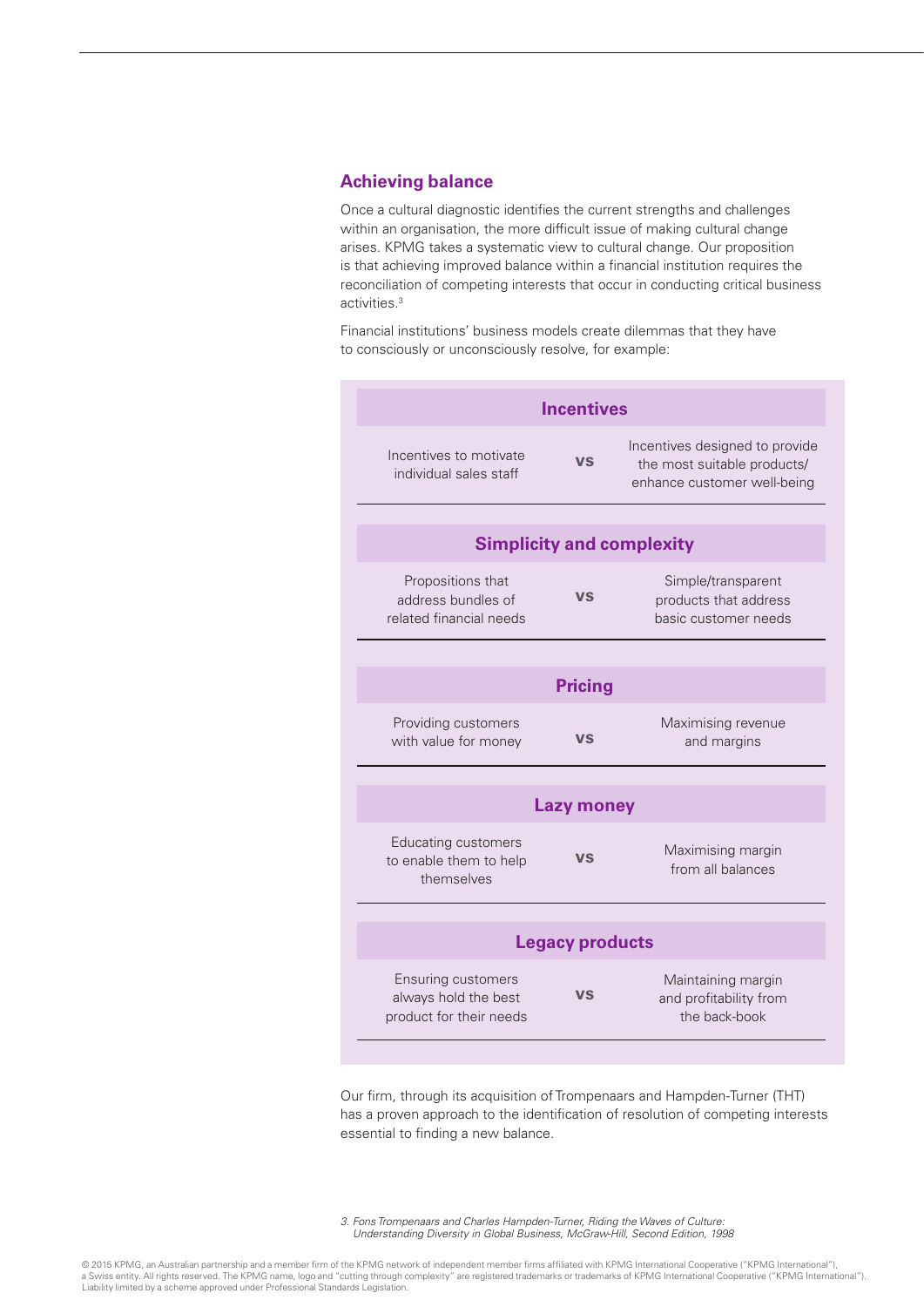## **Making cultural change**

Once the executive defines the future balance for the organisation by reconciling the critical dilemmas and sets the appropriate case for change, the organisation is now clear about the scale of the problem and the change that is required.

The right combination of tangible and intangible, structured and unstructured interventions to make the change can now be identified using the insights from the diagnostic phases.

These interventions occur at the three levels of Schein's model of cultural change<sup>4</sup>:

#### **• First layer – The things you can see**

Important practices within an organisation are changed using the interventions identified in the diagnostic phase. It is not necessary to make change to all elements of a value chain, we consider there are moments of truth that can have the greatest impact.

Key moments of truth in the people lifecycle includes hiring, on boarding, promotion, remuneration and exit. In the client lifecycle key moments of truth can include, product design, product governance, sales training, incentives, KPIs, complaints, legacy products, etc. Our experience is that these changes require careful consideration as unintended consequences of change may result.

#### **• Second layer – Values – make them clear and known**

The challenge with concepts such as Values is the 'value' is limited if they become intangible and become just the 'stuff on the wall.'

Values drive the most benefit for an organisation when they are used to reconcile the everyday dilemmas faced by the business. It is important to coach an organisation in the purpose of values, dilemma identification and resolution. This enables the organisation to embed the change in decision making and to future proof the business.

Organisations often need to undertake a 'Values to Behaviours' exercise that converts the words into behaviours that people will see when the organisation lives its values. This involves workshops to identify the behaviours and training to ensure understanding and importantly assessment processes including 360 degree feedback to monitor performance.

#### **• Third layer – Challenge the basic assumptions**

A series of interventions are required at the individual and organisational level to reinforce or challenge certain basic assumptions. A number of tools and techniques can be used to enable change to leadership and individual behaviours to embed sustainable change.

## **Implementation design**

A tipping point is created with the use of proven interventions and integrated design thinking including; large scale leadership events, leadership development, communication, people developmental activities, changes accountability etc.

We recognise that metrics and reporting are necessary to track whether the right change is being made but caution an approach that has an over reliance on metrics. Culture is by its very nature, intangible and can be very difficult to put on a score card.

*4. Schein, E.H. (1985). Organizational Culture and Leadership. San Francisco: Jossey-Bass.*